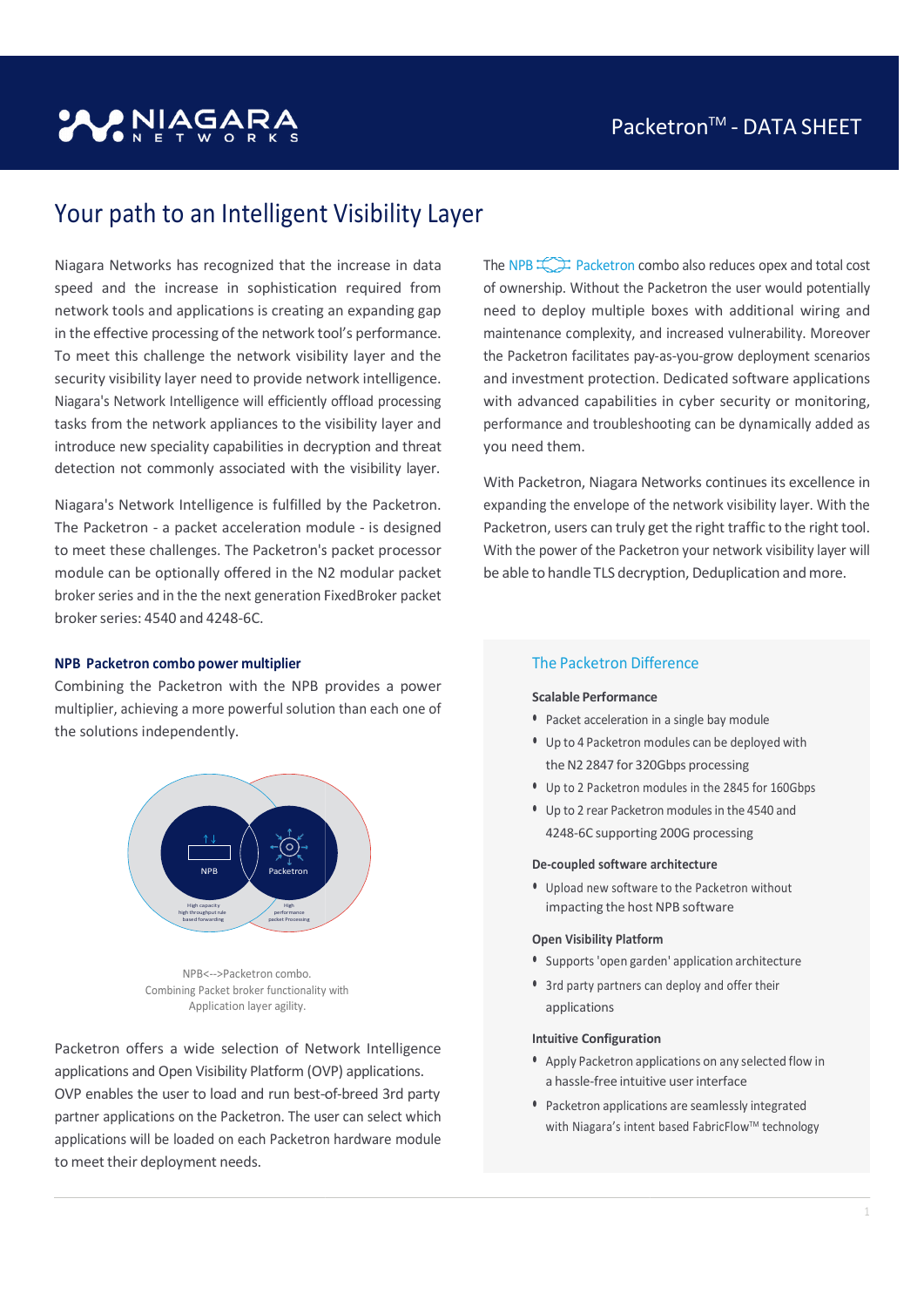Applications running on the Packetron automatically and seamlessly benefit from aggregation, replication, filter, load balance, inline bypass and other traffic manipulation capabilities of a fully featured NPB. By connecting the Packetron hardware module to the nonblocking switching core, traffic from any port and to any port can benefit from Packetron applications.



The Packetron module occupies a single bay in the N2 series modular multi purpose packet brokers and the next generation fixed packet brokers series

A Network Packet Broker is powered by a switching fabric that is able to deliver great processing and forwarding capabilities on packets, up to Layer 4. The Packetron module is directly connected to the host packet broker switching fabric. The Packetron is able to handle sophisticated application layer and L7 level processing on packets, sessions and flows.

The Packetron has a nominal processing capacity of 80GbE in the modular N2 series and 100Gbps in the next generation FixedBroker packet broker series. Actual performance may vary based on the application and or number of applications that are run simultaneously on a single Packetron module. As a modular, field replaceable module, users can add Packetron modules to satisfy their processing and application needs.

# Niagara's Packetron Architecture Advantage

#### Profiles

Users can define multiple profiles of application configurations. These profiles can then be selectively applied as part of the FabricFlow™ on to different traffic flows, or different profiles can be applied, based on deployment needs, to the same traffic flow.

#### Passthrough

Passthrough mode is a uniques user configurable option where the Niagara Packetron Architecture is able to dynamically detect levels of congestion and forward packets through the Packetron rather than process the packet and potentially have it dropped because of resource constraints. This may be especially important where the user's priority is to minimize the risk of dropping packets at a tradeoff of certain application processing.

#### Optimal Core Efficiency

When running multiple packet processing functions and applications on a Packetron, the number of cores allocated for data traffic processing needs to be optimized.

The Niagara Packetron Architecture is able to dynamically load balance incoming traffic so that traffic throughput processing will be maximized and optimized. This is done 'behind the scene' without burdening the user with cumbersome manual configurations and compromised performance. Moreover, in specific applications significant performance improvement can be achieved by parallel processing and reassignment of cores. For those applications we offer dedicated 'stand-alone' modes that are user selectable based on their deployment needs.

#### Deployment Hub

Use the Packetron as a deployment hub for multiple Network Intelligence (NI) utility processing applications. Network Intelligence Applications will be applied at a user defined logical sequence on the data traffic. Applying Network Intelligence applications in sequence on the data traffic is intuitive and does not require additional complex manual configurations.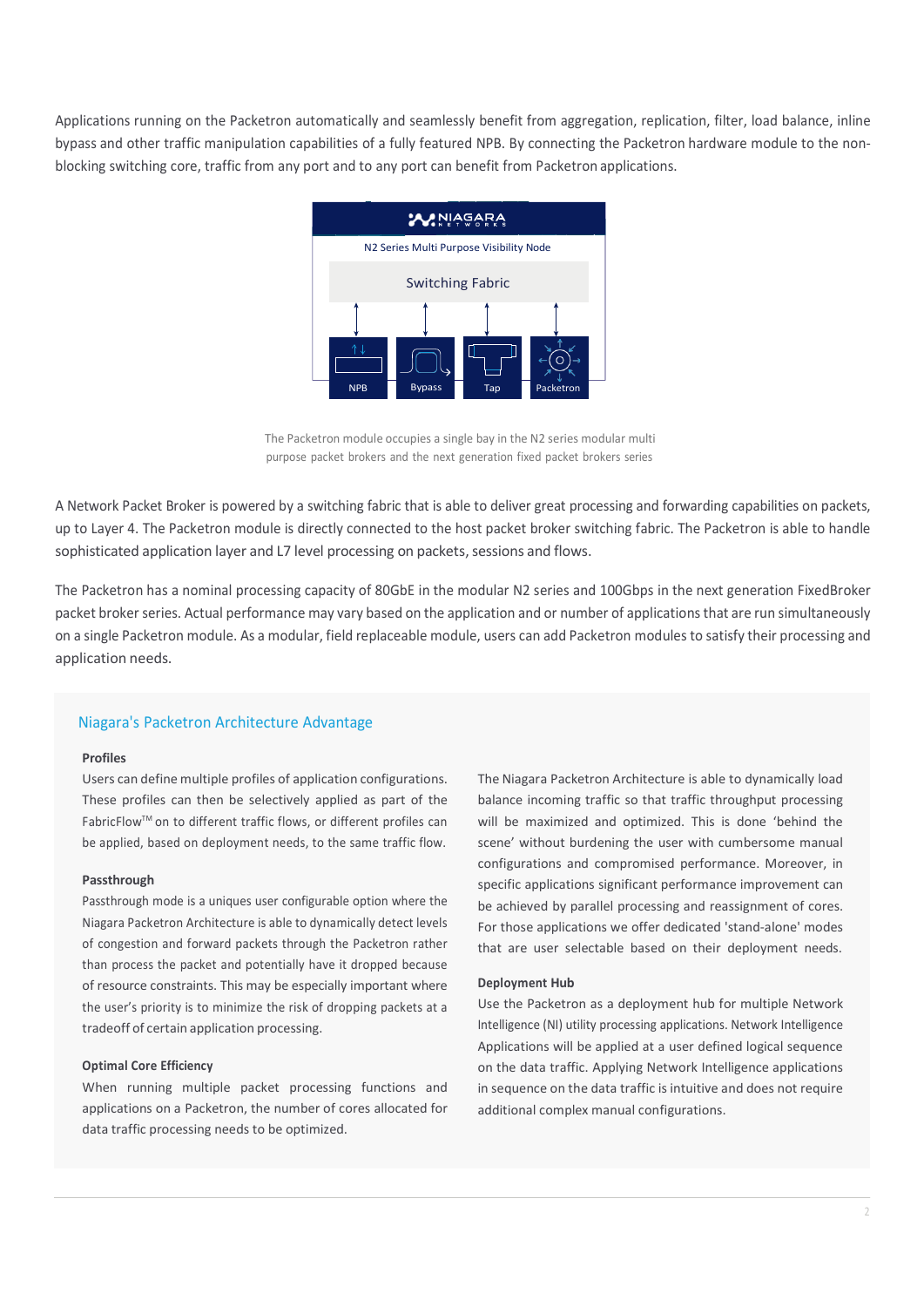#### Open Visibility Platform- the Power of Agile Visibility

Niagara's Open Visibility Platform (OVP) is the flexible deployment hub for cutting edge applications giving you the freedom to choose and spin-up the best solution for your SecOps and NetOps needs. Integrated intelligent switching fabric capabilities empowered by visibility intelligence ensure that the solution will get the right traffic in the right way, without further encumbering the operations of deploying a new solution.



#### Address the NetOps and SecOps challenge

The ability to deploy a security or a networking solution in the network has been a long, complicated process – one of the least agile. Niagara's Open Visibility Platform brings security and network operations together, so security and networking teams can focus on common objectives instead of operating independently with different goals. The platform removes restrictions of deploying new network technologies and can host any virtualized solution, old or new. It can also accommodate proprietary solutions and ad-hoc solutions used temporarily for testing purposes. Open Visibility Platform brings a higher level of agility to security and offers the optimal choice built on the principles of digital transformation to deliver the following benefits to visibility layer.

# Open Visibility Platform Benefits To Visibility Layer

#### Freedom to choose

Not tied to closed garden offerings of a particular vendor.

#### Deployment Hub

Enables agility and flexibility by providing a deployment hub to easily host and serve multiple security and networking solutions. The deployment hub is a high performance/high-reliability appliance that meets stringent demands for core networking reliability, scalability and performance required by networking teams.

#### Getting the Right Traffic the Right Way

Intelligently deliver traffic and configure policies and rules to establish traffic flows to and from solutions. Determine the logical sequence of traffic being sent to the hosted applications as needed. Policies, actions and traffic steering can be triggered to address host application failure and failover conditions.

#### Deep Traffic Intelligence and Processing

Powerful combination of traffic intelligence and core traffic. Processing utility functions, such as deduplication and decryption performed within OVP secure and low latency domain - carrying out these tasks centrally on a visibility platform can boost performance of individual security apps or devices.

#### Security Tool Chaining

The platform enables intelligent tool chaining, which is important for establishing the order of security operations. Security Tool Chaining is crucial for logical sequencing and management of network security. For example, a web or application firewall should be in a path before an intrusion detection system (IDS) or an intrusion prevention systems (IPS), and each must be treated differently. In addition, network requirements can be upheld to ensure performance and availability and prevent solutions from impairing the network. This way, IT can stay one step ahead of potential problems or blind spots as the environment changes.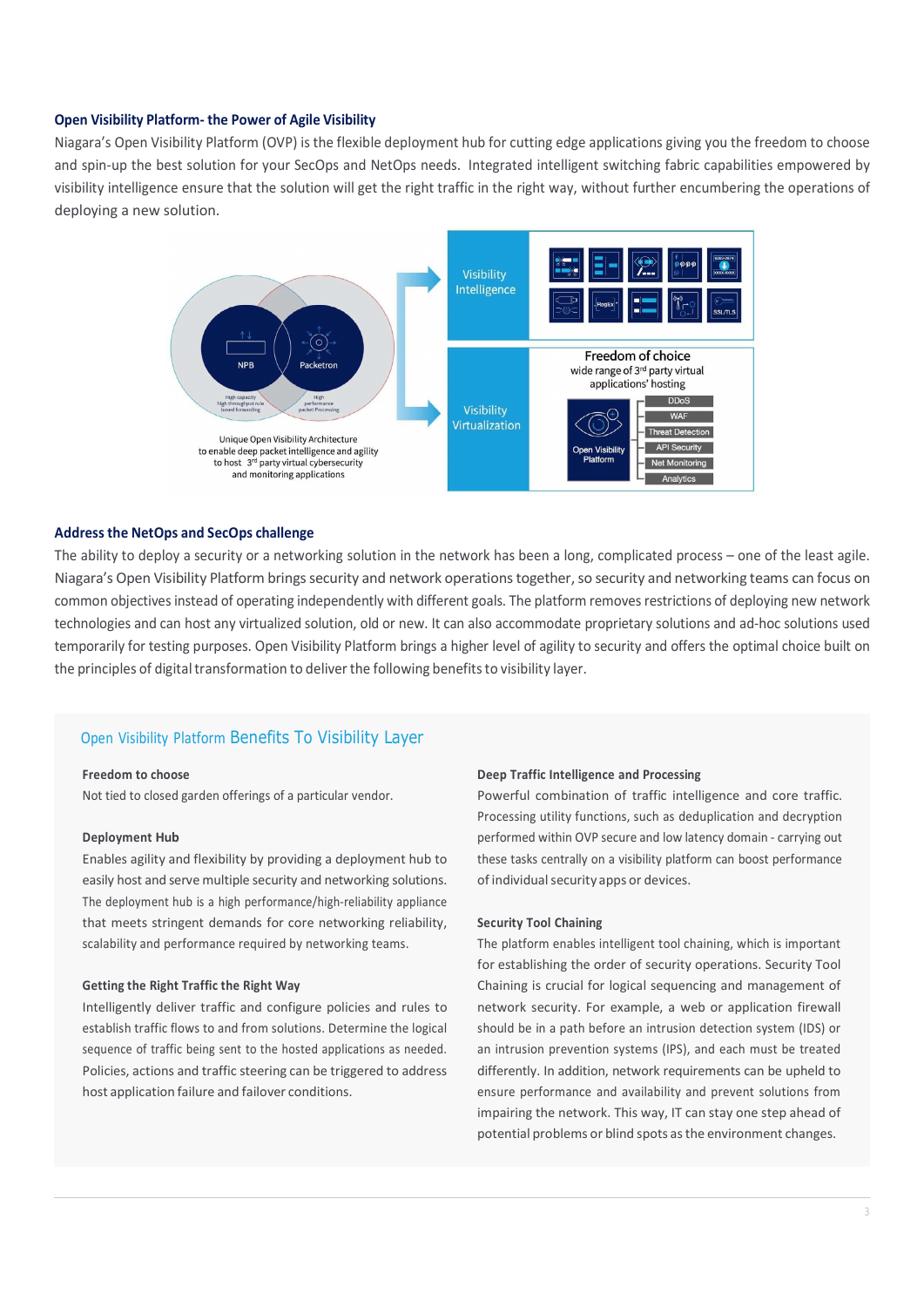| Packetron Pocessor - Acceleration Module*                                                  | Part Number          |
|--------------------------------------------------------------------------------------------|----------------------|
| <b>Acceleration Module</b>                                                                 |                      |
| Up to 80Gbps processing. Includes Packet Slicing software licensing. 32GB RAM. 32GB SSD    | N2-SG-PKTRN-A-S      |
| Up to 80Gbps processing. Includes Packet Slicing software licensing. 64GB RAM. 512GB SSD   | N2-SG-PKTRN-A2-S     |
| Up to 80Gbps processing. Includes Packet Slicing software licensing. 96GB RAM. 512GB SSD   | N2-SG-PKTRN-A3-S     |
| Up to 80Gbps processing. Includes Packet Slicing software licensing. 96GB RAM. 1TB SSD     | N2-SG-PKTRN-A4-S     |
| Up to 100Gbps processing. Includes Packet Slicing software licensing. 64GB RAM. 512GB SSD. | <b>FXD-PKTRN-A-S</b> |
| Up to 100Gbps processing. Includes Packet Slicing software licensing. 96GB RAM. 512GB SSD. | FXD-PKTRN-A2-S       |
| Up to 100Gbps processing. Includes Packet Slicing software licensing. 96GB RAM. 1TB SSD.   | FXD-PKTRN-A3-S       |

|                                             | Network Intelligence Applications**                                                                                                                                                                                                                                      | <b>Part Number</b>   |
|---------------------------------------------|--------------------------------------------------------------------------------------------------------------------------------------------------------------------------------------------------------------------------------------------------------------------------|----------------------|
| <b>Packet Adaptation</b>                    |                                                                                                                                                                                                                                                                          |                      |
| <b>Packet Slicing</b>                       | Slices packet payload based on user configuration. Included with Packetron processor<br>acceleration module                                                                                                                                                              | N2-LC-PKTRN-PCKSL    |
| De-duplication                              | Removes duplicate packets based on full packet comparison. Users can configure window size and<br>selectable header fields that will be excluded in the de-duplication process                                                                                           | N2-LC-PKTRN-DDUP     |
| Header stripping                            | Header stripping support. ERSPAN, GTP.                                                                                                                                                                                                                                   | N2-LC-PKTRN-HDR-STP  |
| Network Optimization                        |                                                                                                                                                                                                                                                                          |                      |
| <b>Pattern Filtering</b>                    | Pattern filtering provides expanded capabilities for filtering and data masking applications. Patterns<br>are defined using regular expression language. Pattern matching can be applied on the header or on<br>the payload. Supports packet and session based filtering | N2-LC-PKTRN-RGX-EXP  |
| Application filtering (DPI)                 | Application Filtering based on deep packet inspection (DPI). Filtered applications can be applied for<br>monitoring and inline deployments. This is a subscription based license.<br>(includes 3 years subscription)                                                     | N2-LC-PKTRN-APPFLT   |
| Application filtering (1yr<br>Subscription) | One year subscription for Application Filtering. Requires N2-LC-PKTRN-APPFLT license. Includes<br>updates for one year.                                                                                                                                                  | SP-N2-PKTRN-APPFLT-1 |
| <b>Security Enhancement</b>                 |                                                                                                                                                                                                                                                                          |                      |
| Data Masking                                | Data masking of specified byte(s) length in the packet. Multiple mask settings are supported                                                                                                                                                                             | N2-LC-PKTRN-DMASK    |
| Netflow/IPFIX                               | Generates Netflow/IPFIX report to Collectors. Includes supports for Niagara's custom reports for DNS,<br>TLS/SSL, Radius and more.                                                                                                                                       | N2-LC-PKTRN-NETFL    |
| TLS Decryption                              |                                                                                                                                                                                                                                                                          |                      |
| TLS Decryption Passive Tap                  | TLS decryption for passive tap deployment. Supports decryption configuration and filtering                                                                                                                                                                               | N2-LC-PKTRN-PASSL    |
| <b>TLS Decryption Passive</b><br>Inline     | TLS decryption for passive inline deployment (OOB appliances). Supports TLS 1.2 and 1.3. Supports N2-LC-PKTRN-PBSSL<br>decryption configuration and filtering. License includes TLS Decryption Passive Tap                                                               |                      |
| TLS Decryption Active Inline                | TLS decryption for active inline deployment (inline appliances). Supports TLS 1.2 and 1.3. Supports<br>decryption configuration and filtering. License includes TLS Decryption Passive Tap and TLS<br>Decryption Passive MiTM                                            | N2-LC-PKTRN-INSSL    |

Notes: \* License per Packetron module \*\* Packetron processor acceleration module sold separately